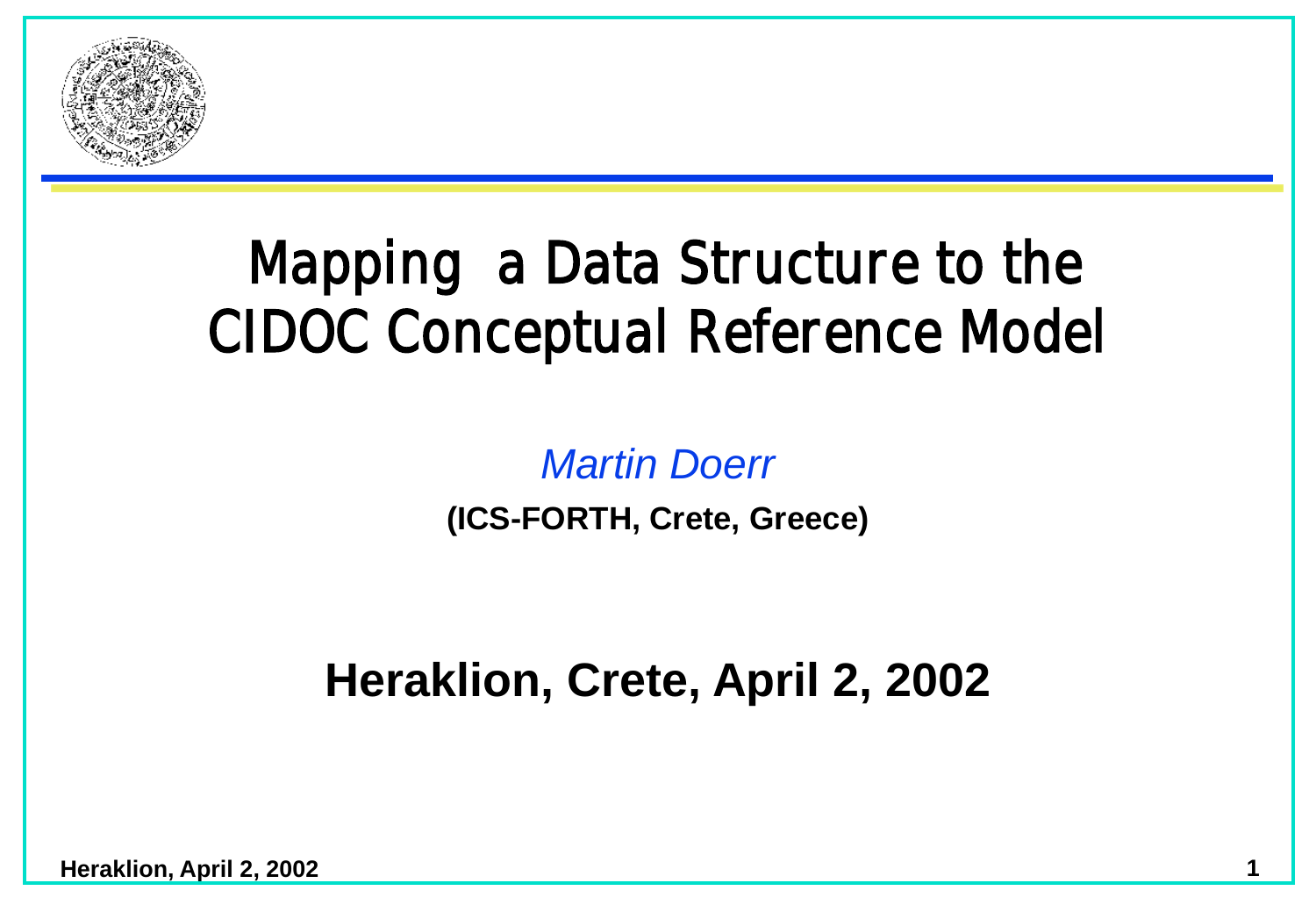

#### **What Means Mapping of One Schema to Another**

- q Defining an (automated) transformation of each instance of schema 1 into an instance of schema 2 with the same meaning.
- q CRM Approach:
	- u Interpretation of schema 1 as semantic model (nodes and links),
	- u mapping each element of that to an equivalent CIDOC CRM path,
	- u such that each instance of an element of the semantic model 1 can be converted into a valid instance of the CIDOC CRM with the same meaning.
- q This is the most simple theory. Works for good structures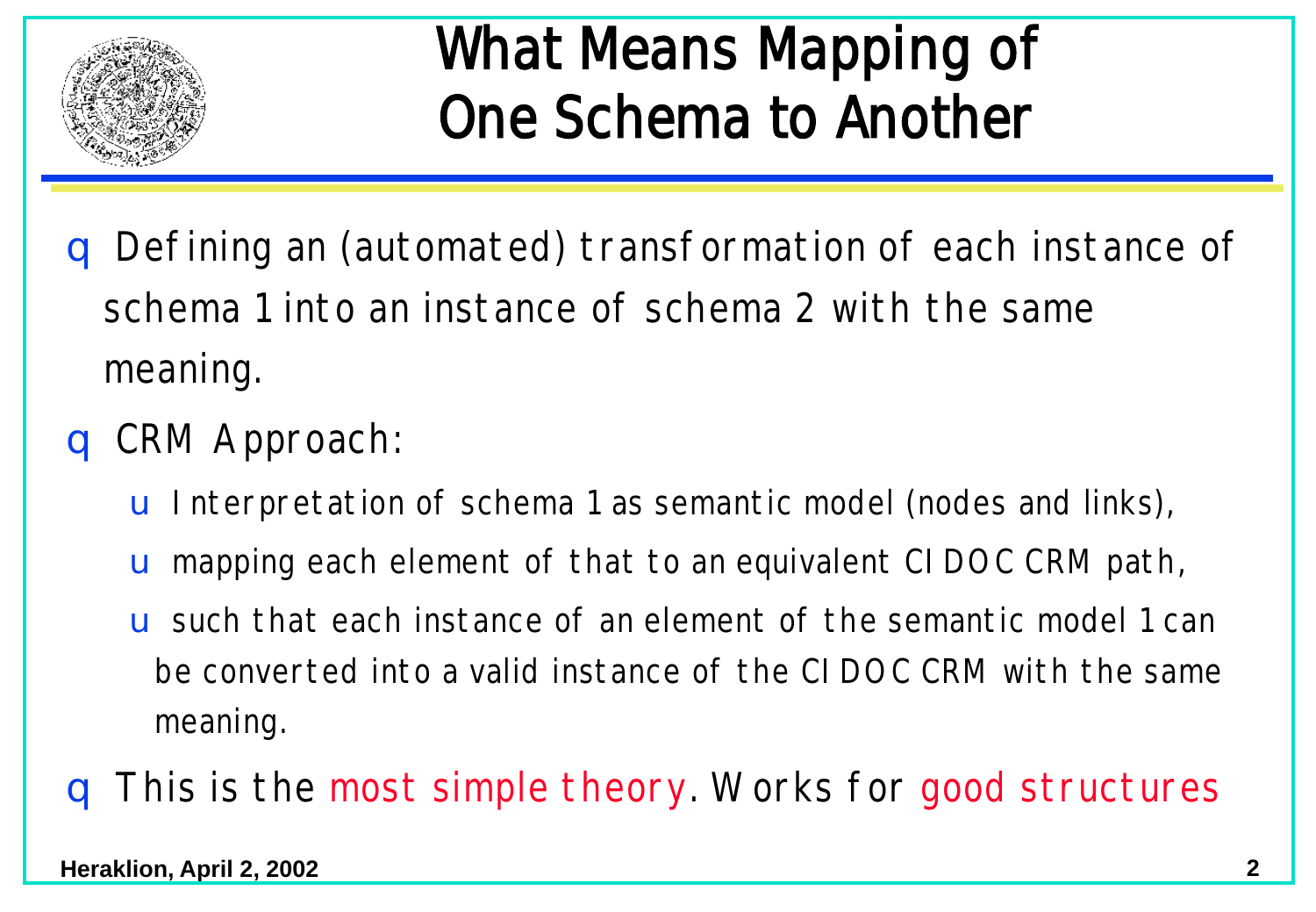

#### **Interpreting a Schema as Semantic Model**

- **1. Interpreting tables, columns as entities**
- **2. Interpreting records as entity instances**
- **3. Interpreting fieldnames as relationships and entities**
- **4. Interpreting field contents as entity instances**
- q **Each field is interpreted as entity-relationship-entity (e-r-e)**
- q **The whole schema is decomposed into e-r-e's**
- Each e-r-e is mapped individually to the CRM.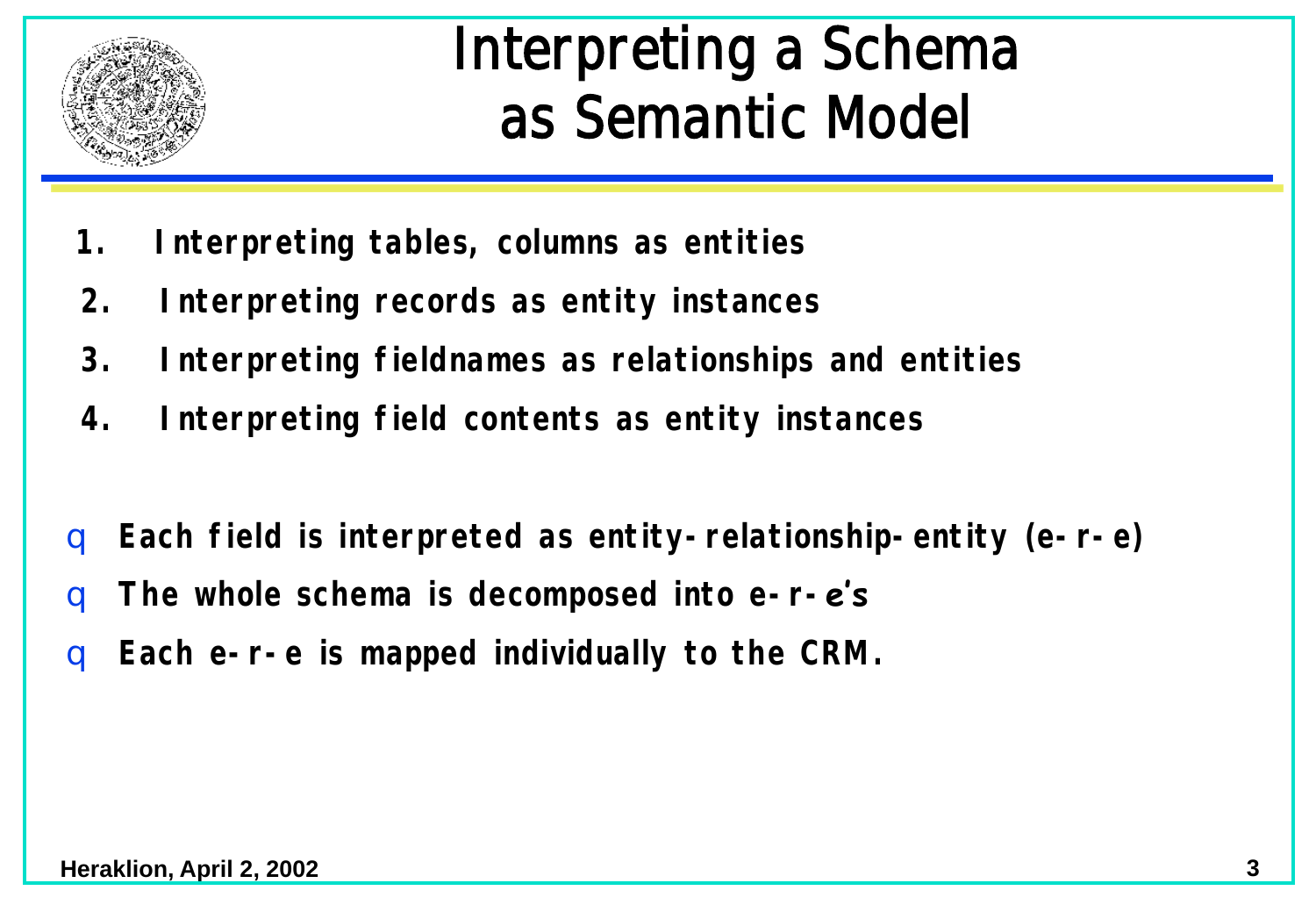

### **Interpreting a Schema as Semantic Model, Example**



**(data example from the Science Museum of London)**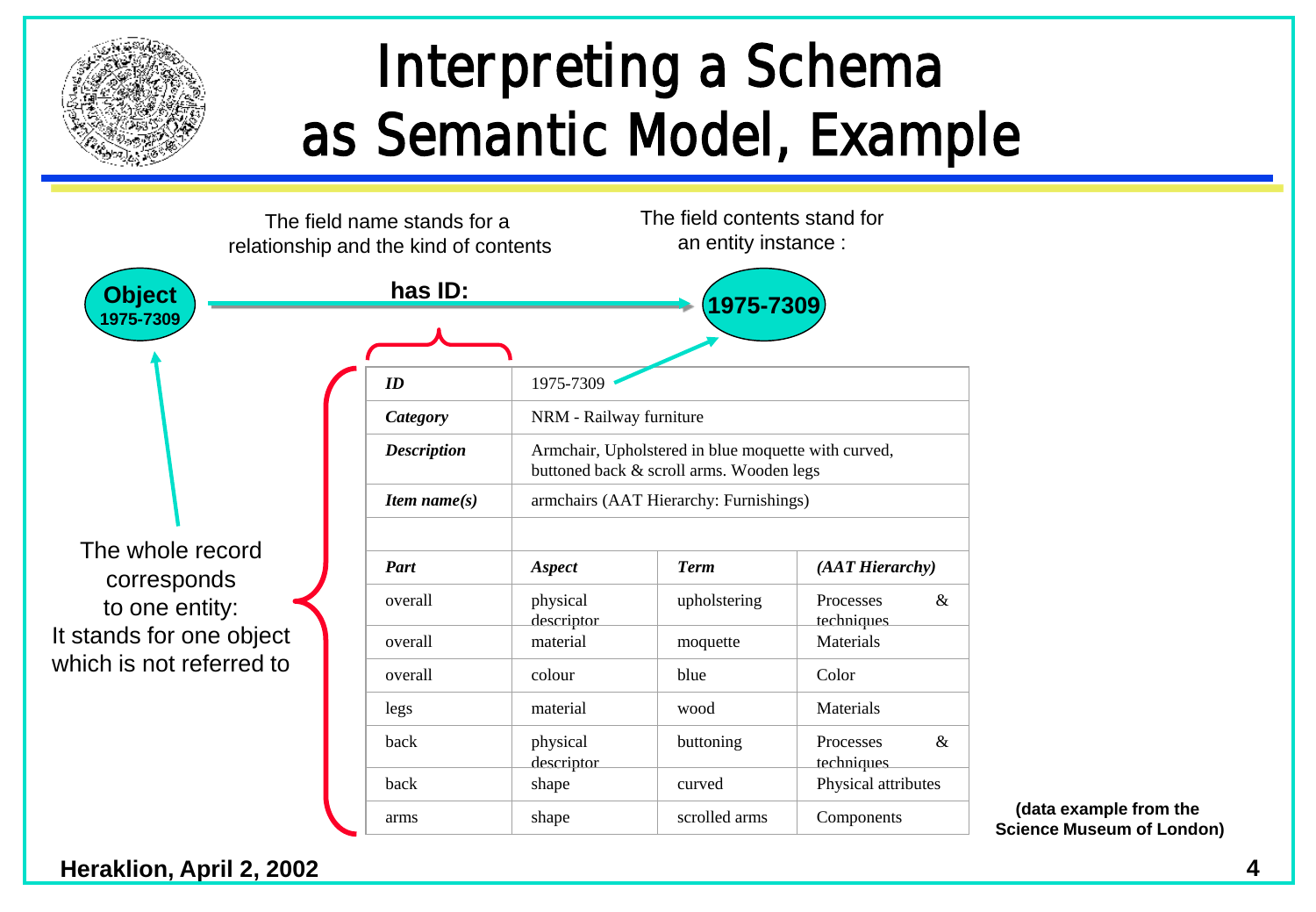### **Mapping the First Element: Creating an Equivalent Proposition**

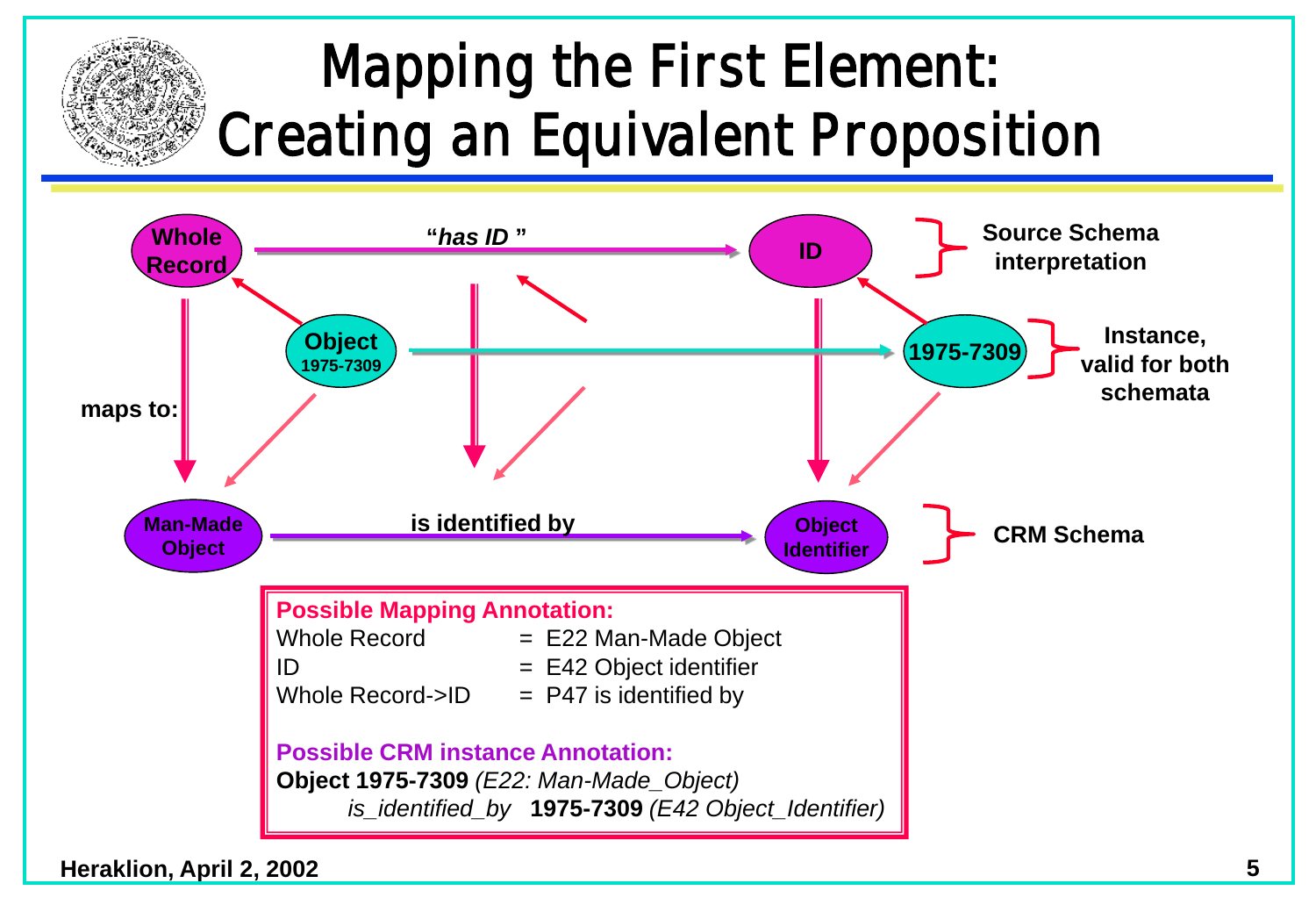

### **Mapping the Interpreted Schema to the CRM**

- q Each Entity-link-entity can be instantiated as self-explanatory, context independent proposition
- **q** The mapping allows to create sets of propositions equivalent to the meaning of each source document, but in terms of the CIDOC CRM.
- q As the CRM-compatible propositions are self-explanatory, they can be merged into huge knowledge pools and the document boundaries can be ignored.
- è buzz words: Data warehouses, Semantic Web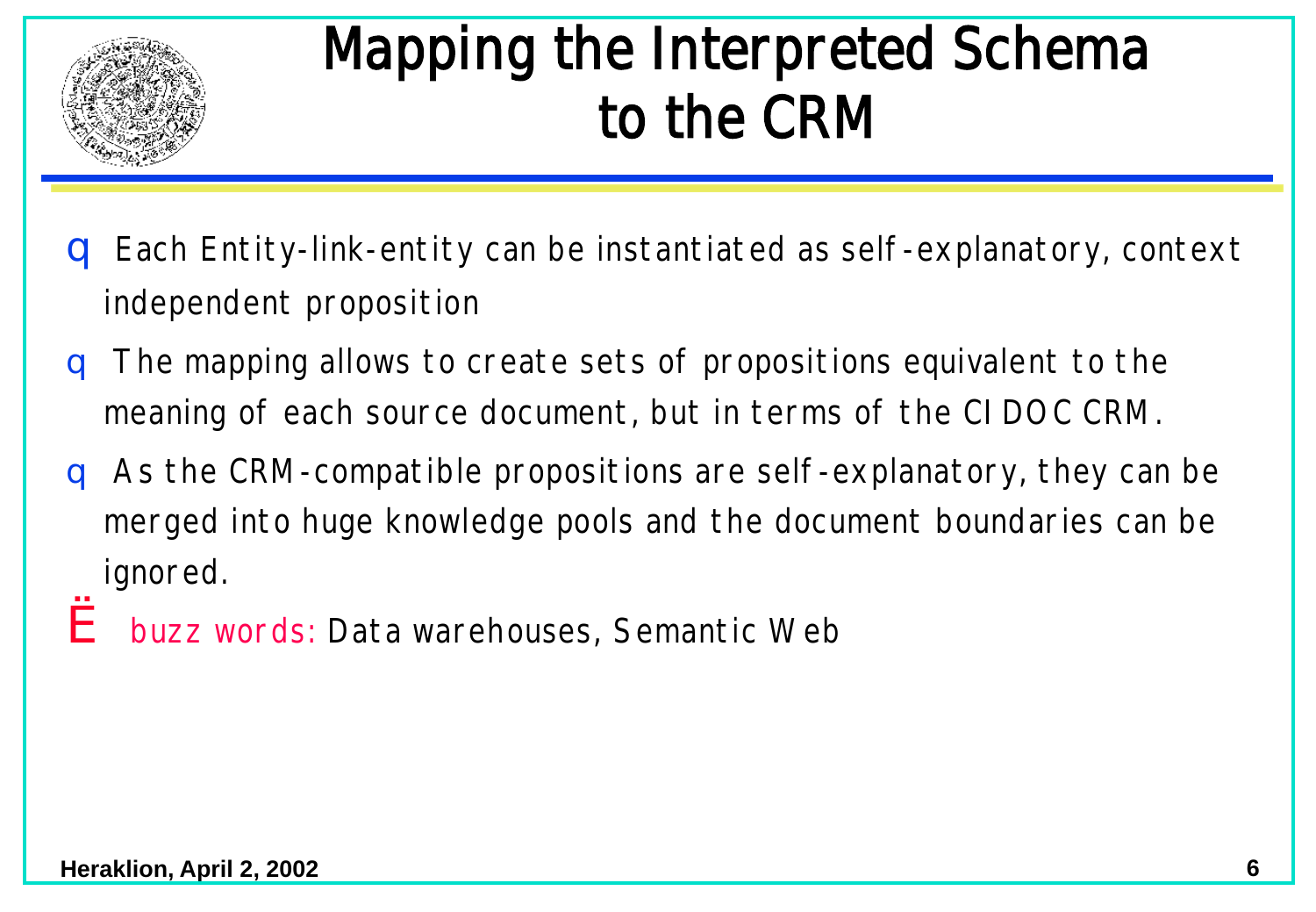### **Interpreting a Schema: Advanced Stuff: Value Dependency**

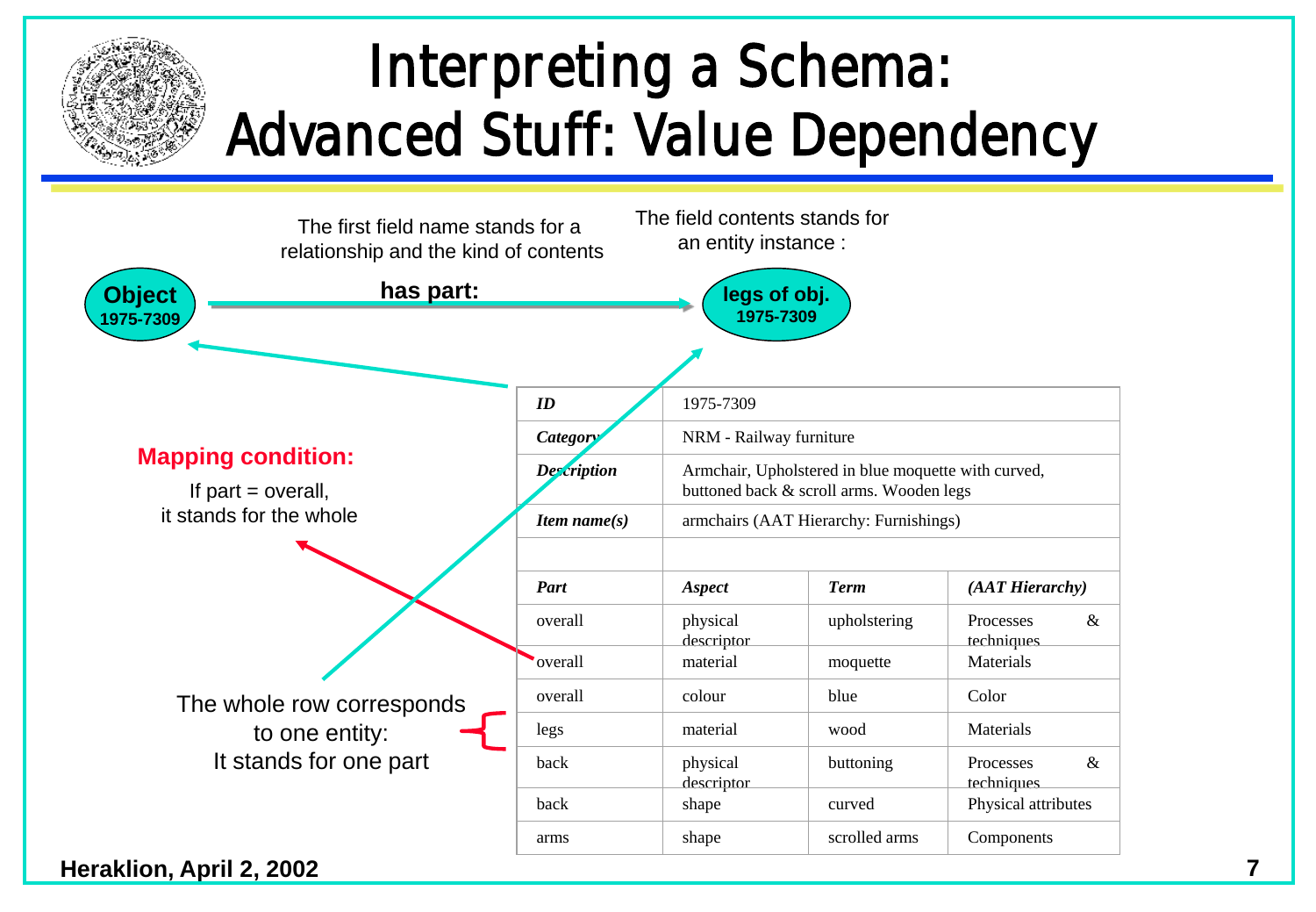# **Mapping under condition: Creating an equivalent statement**



**Heraklion, April 2, 2002 8**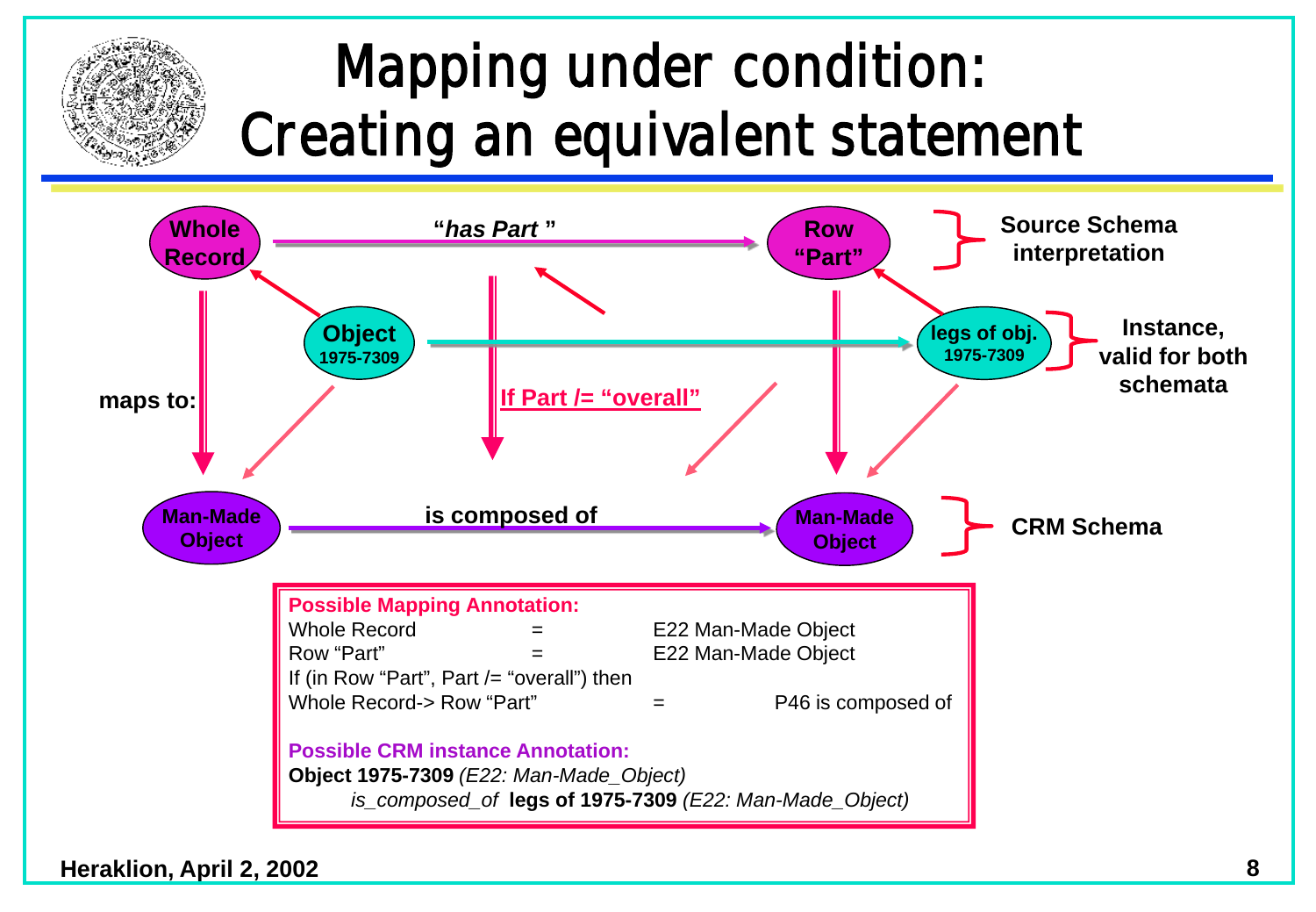#### **Interpreting a Schema: Advanced Stuff: Values as Properties**

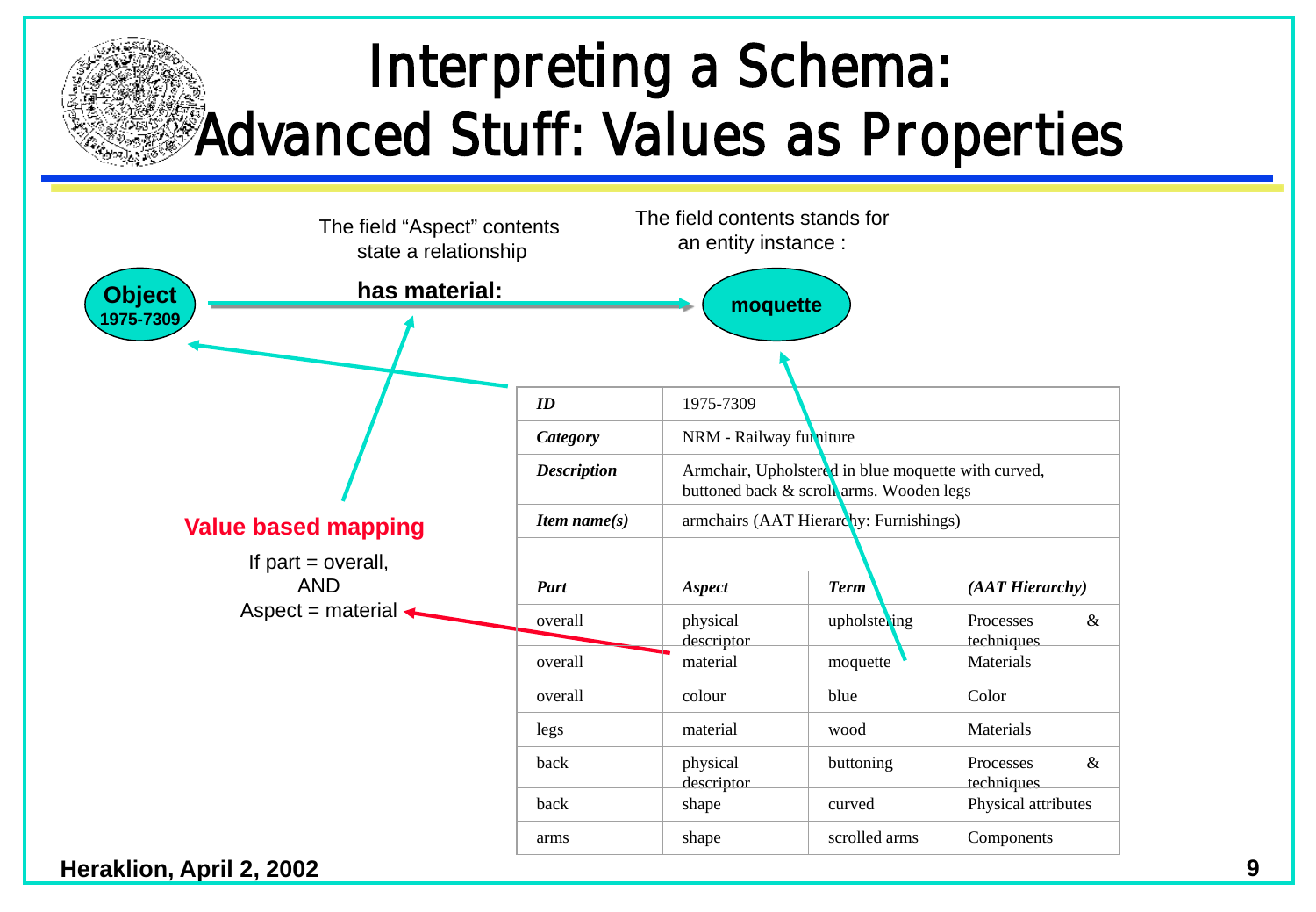# **Interpreting a Schema: Advanced Stuff: Mapping to Paths**

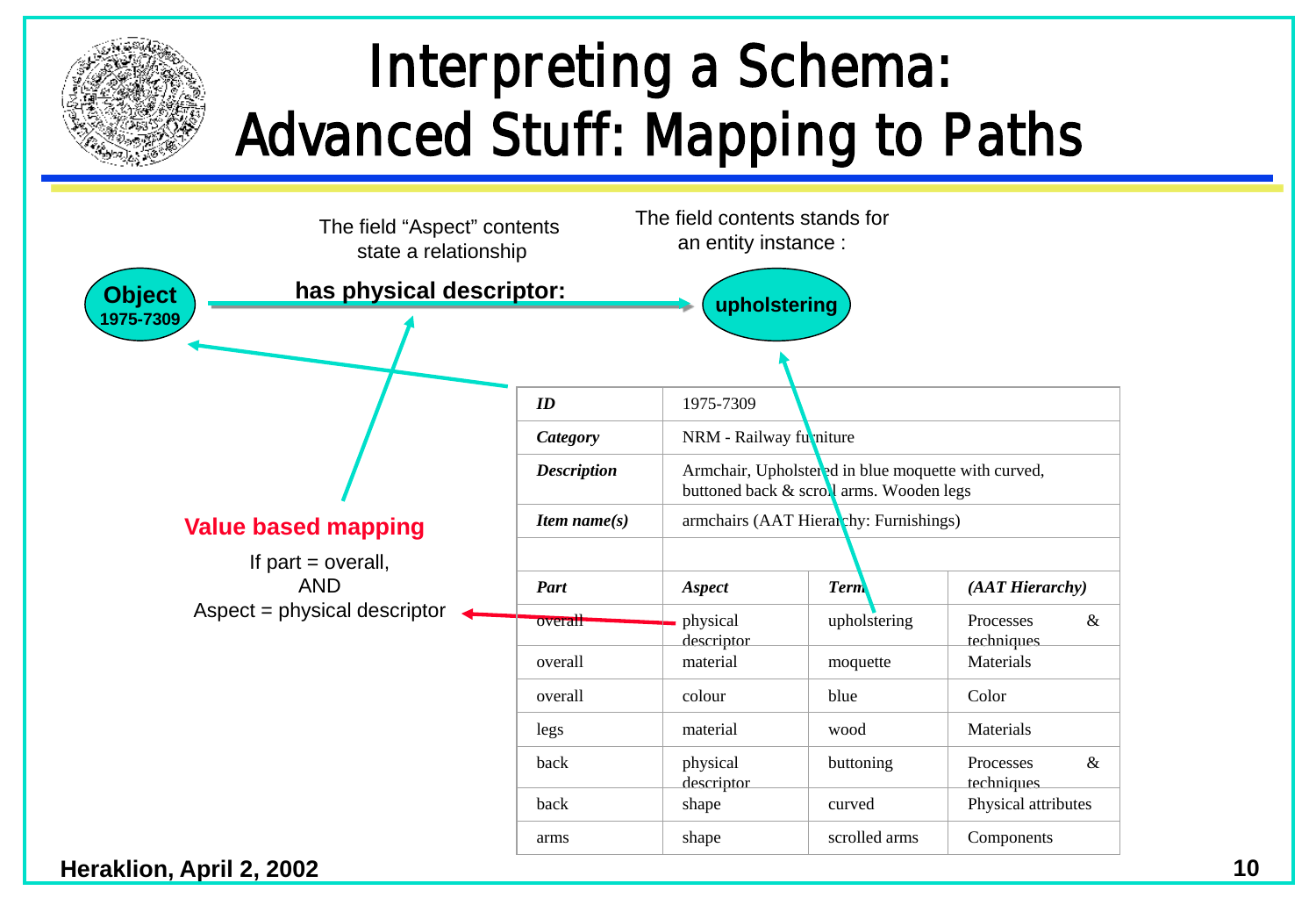### **Mapping to Paths: Introducing an intermediate node**

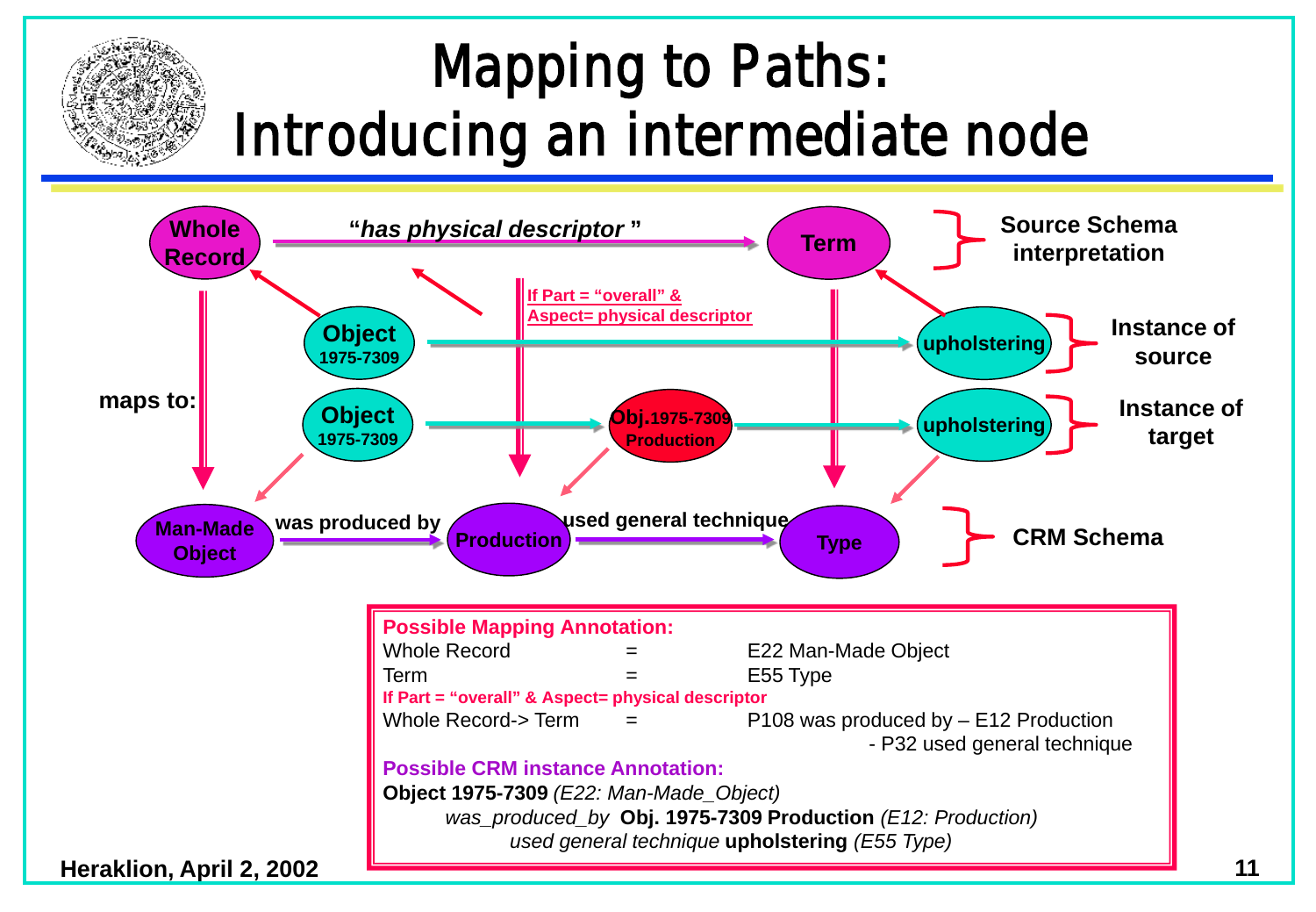### **Interpreting a Schema: Advanced Stuff: Nested Structures**

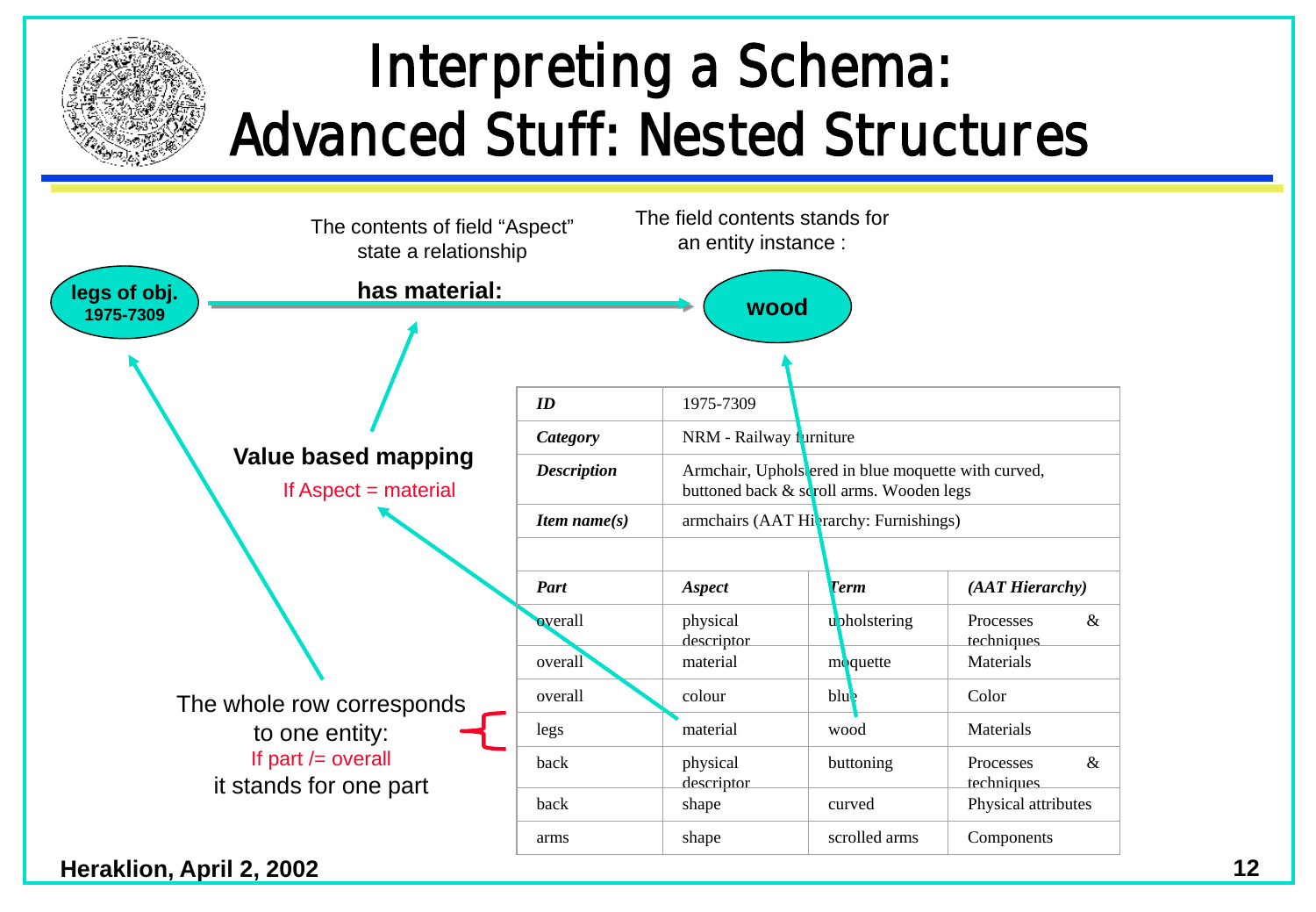### **Mapping Nested Structures : Continuing on a Range Entity**

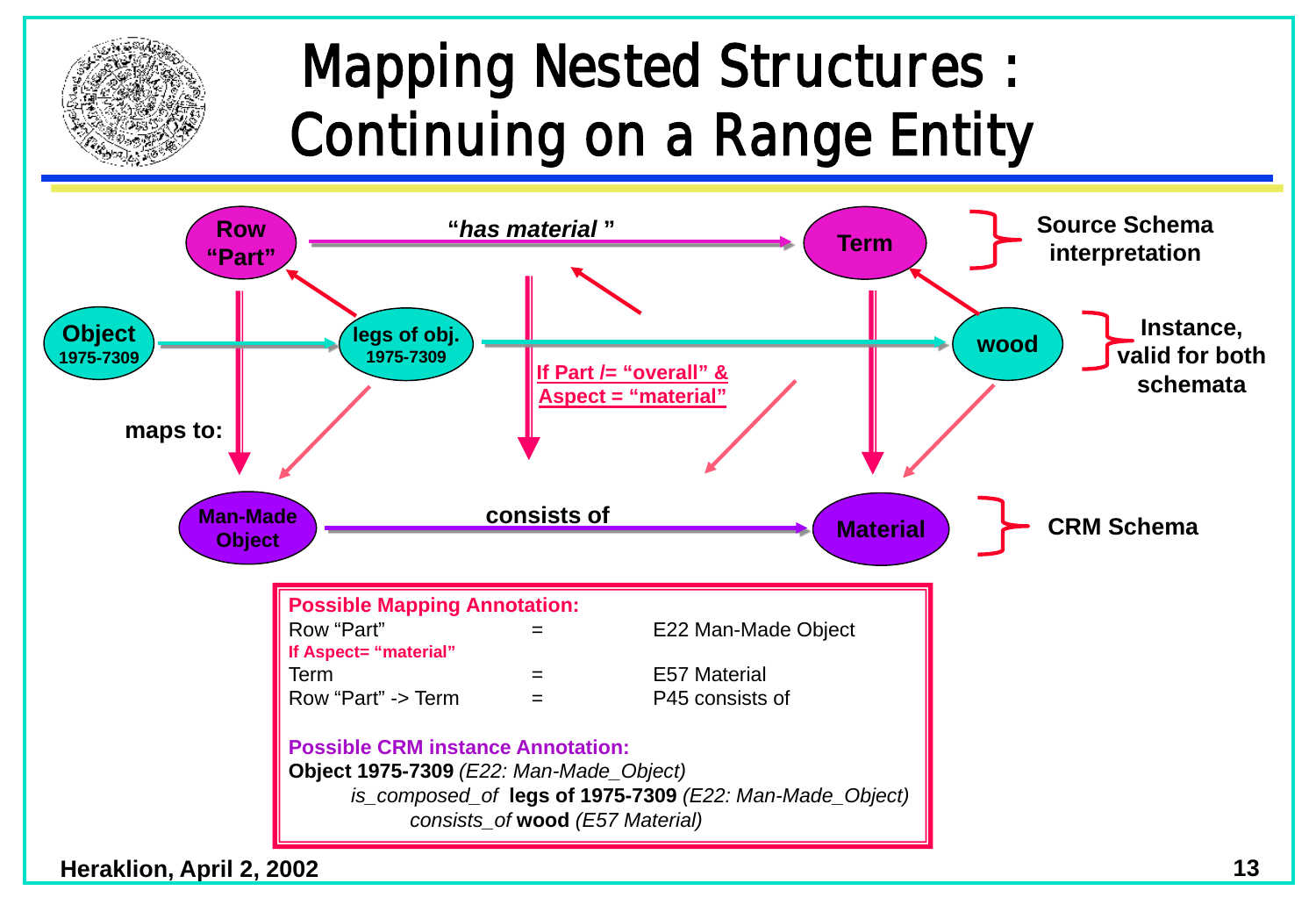

### **Other Forms of Maps: Cases of Heterogeneity**

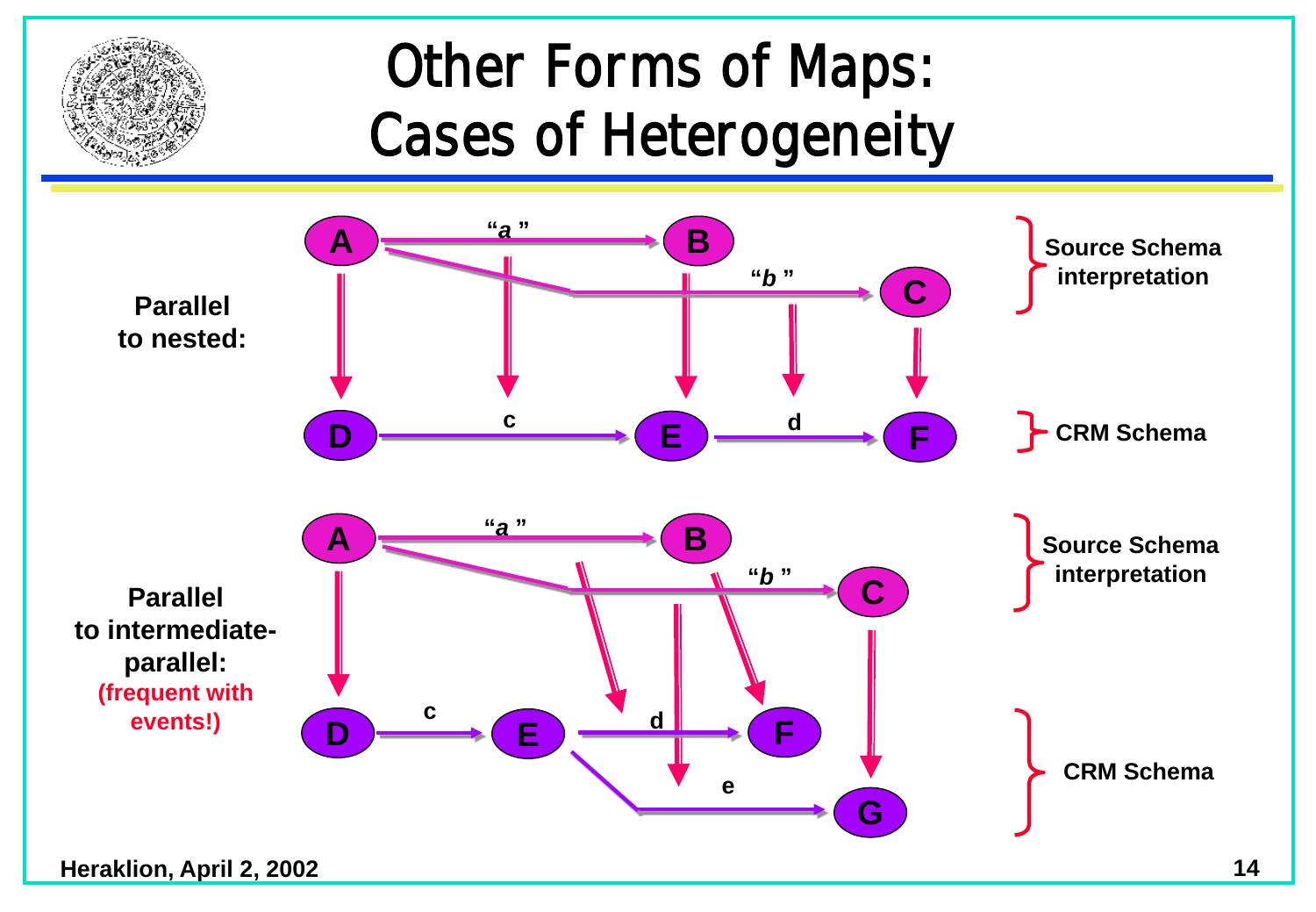

#### **Other Mapping Forms: Cases of Heterogeneity**

**contraction: (frequent with addresses, species names etc!)**